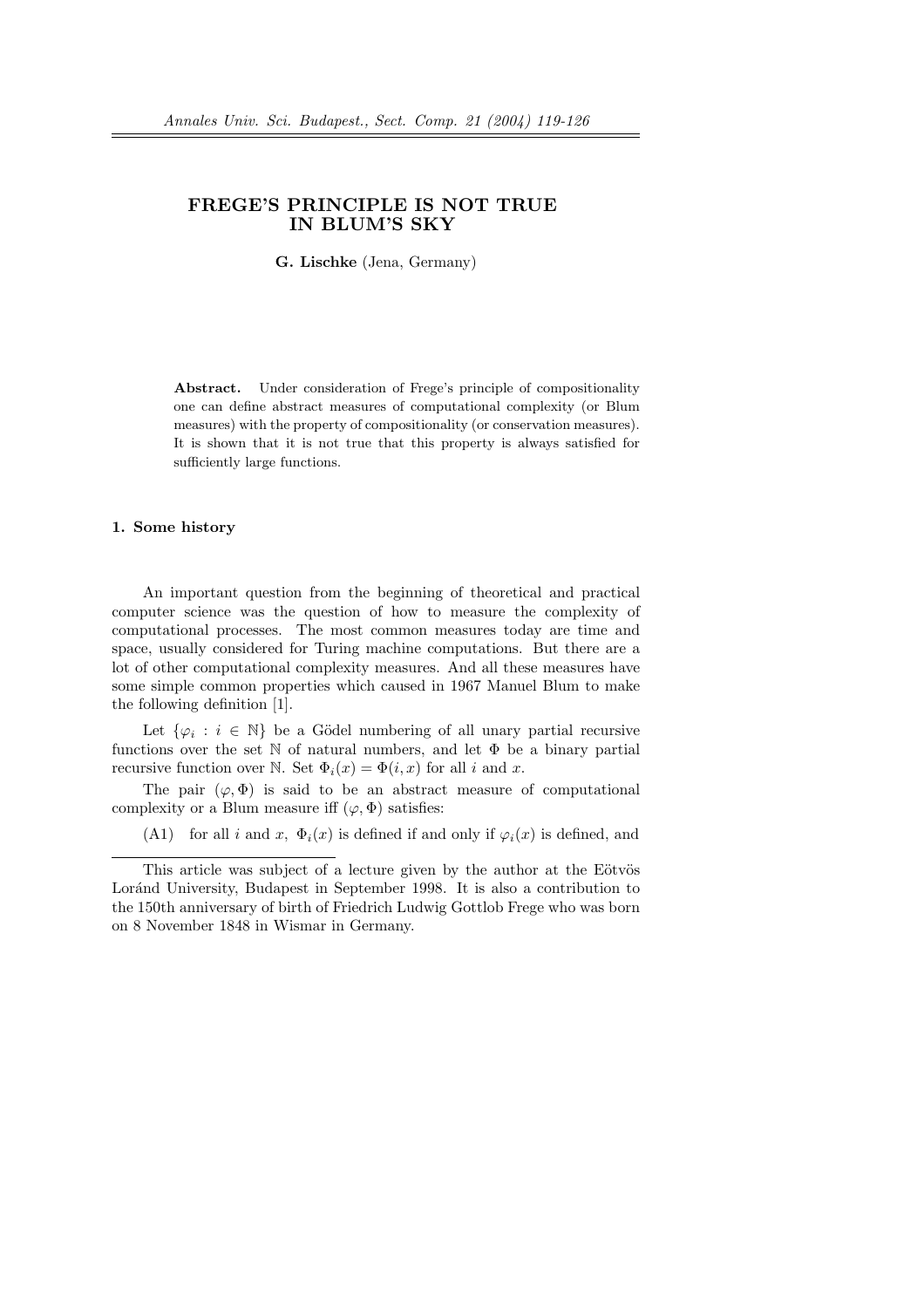$(A2) \quad \{(i, x, m) : \Phi_i(x) = m\}$  is a recursive set.

The functions  $\Phi_i$  are also called *run-times* or *step counting functions*.

In this setting,  $\varphi$  is understood as the universal function of the Gödel numbering,  $\varphi(i, x) = \varphi_i(x)$  for all i and x. The reference to  $\varphi$  can be omitted if this Gödel numbering is understood.

It is well-known in the complexity community that the two axioms of Blum have farreaching consequences and are powerful enough to yield some very strong theorems about complexity measures, see e.g. [1,3,8]. But on the other side they allow also a lot of unnatural and pathological measures violating our intuitive feeling about how natural complexity measures should behave. Therefore, attempts have been made to exclude pathological measures by further restrictions or axioms, see e.g. [2,6]. One deciding step into this direction was done by the help of Frege's principle, which may be formulated as:

The meaning of a complex expression is a function of the meanings of its parts and of the syntactic rules by which they are combined.

This principle was a guiding principle in the work of the famous mathematician and philosopher Gottlob Frege (1848 - 1925), and it was later exploited and referred to him by many researchers, see e.g. [6].

We take this principle and substitute the words *meaning*, *complex ex*pression, and syntactic rules by complexity, composed function, and effective operation, respectively, as it was done in [6]. Then we get the following which I want to call Frege's principle for complexity:

The complexity of a composed function is a function of the complexities of its parts and of the effective operation by which they are combined.

This principle seems to be quite natural. Its mathematical analysis in recursion theory yields the following definitions (see also [5,6]).

Let us denote by  $\mathbb R$  the set of all total recursive functions over the natural numbers, and by  $\mathbb{R}^n$  the set of all such functions with arity n.

h is called to be an *iteration function* iff  $h \in \mathbb{R}^2$  and

$$
\forall i \forall j \forall x (x \in D_{h(i,j)} \leftrightarrow x \in D_j \land \varphi_j(x) \in D_i) \land \forall i \forall j D_{h(i,j)} = D_i \cap D_j
$$

and

$$
\forall i \forall j \forall k \forall l \left( \varphi_i = \varphi_k \land \varphi_j = \varphi_l \rightarrow \varphi_{h(i,j)} = \varphi_{h(k,l)} \right).
$$

 $(D_n$  abbreviates  $D_{\varphi_n}$  which is the domain of the function  $\varphi_n$ .

Each iteration function  $h$  is associated with an effective binary operation P on the partial recursive functions such that  $\varphi_{h(i,j)} = P(\varphi_i, \varphi_j)$  for all i and j.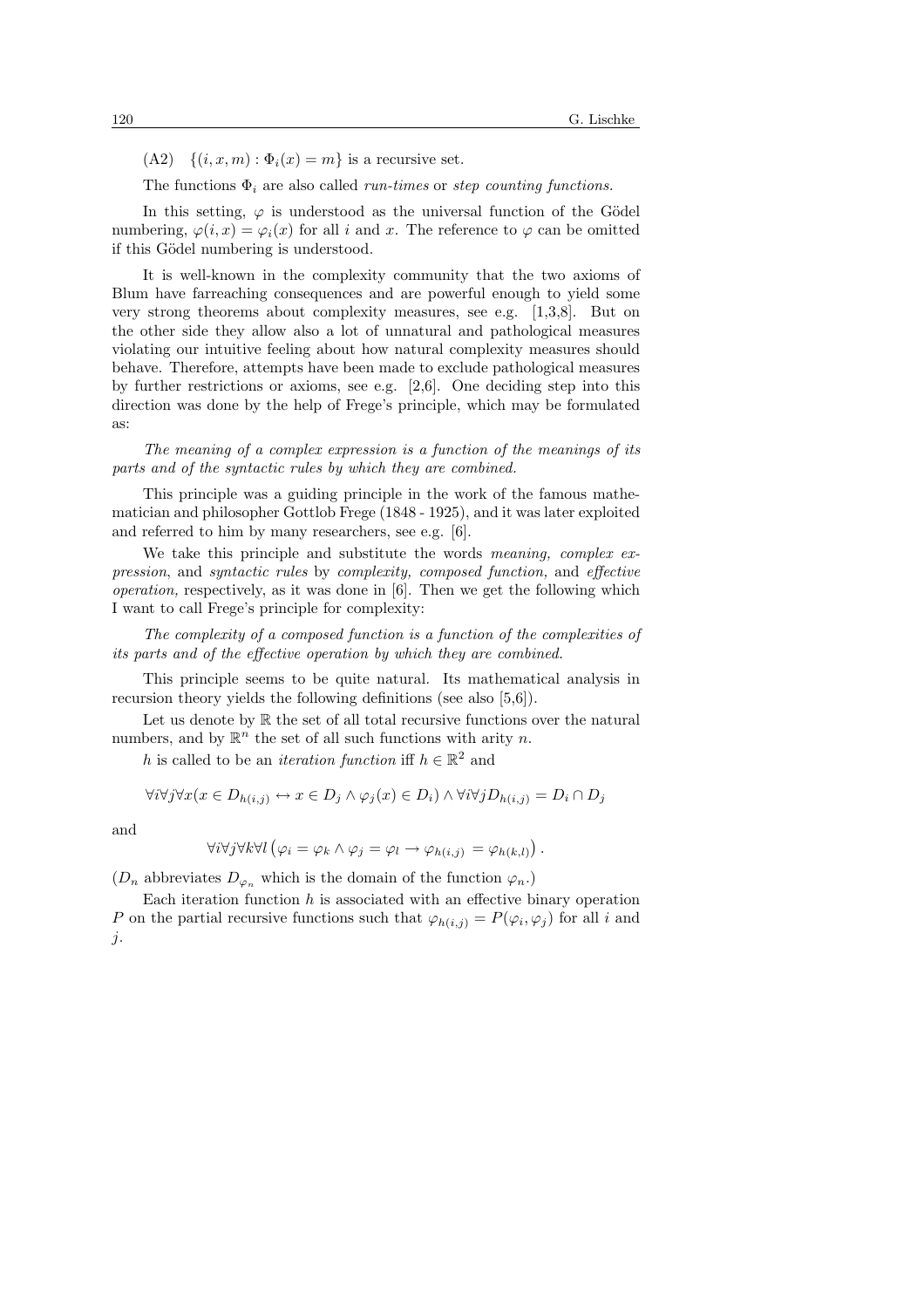σ is called to be a K-function or a *size function* iff  $\sigma \in \mathbb{R} \land \forall n(n \in \mathbb{N} \rightarrow \mathbb{N})$  $\rightarrow \sigma^{-1}(n)$  is finite)  $\land \exists g(g \in \mathbb{R}^1 \land \forall n(n \in \mathbb{N} \rightarrow g(n) = card(\sigma^{-1}(n)))$  (it is a total recursive function giving the size of the full inverse image for each number).

The following equations are called conservation theorems (where  $\sigma$  is a  $K$ -function and  $h$  is an iteration function):

- (1)  $\Phi_{h(i,j)}(x) = \sigma(\Phi_i(\varphi_i(x)), \Phi_i(x))$  a.e.
- (2)  $\Phi_{h(i,j)}(x) = \sigma(\Phi_i(\varphi_i(x)), \Phi_i(x), \varphi_i(x))$  a.e.
- (3)  $\Phi_{h(i,j)}(x) = \sigma(\Phi_i(x), \Phi_j(x))$  a.e.
- (4)  $\Phi_{h(i,j)}(x) = \sigma(\Phi_i(x), \Phi_j(x), \varphi_i(x))$  a.e.

(a.e.=almost everywhere; this means the equation holds for all but finitely many  $x$ ).

A Blum measure  $\Phi$  is called to be a *conservation measure* or a *Blum* measure with the property of compositionality iff, for suitable  $\sigma$  and h, and for all  $i$  and  $j$ , one of the conservation theorems is true.

Examples of binary operations with associated iteration functions are the substitution of two functions realized by the simple composition of Turing machines, the sum of two functions, and the product of two functions. Examples of  $K$ -functions are the sum and the maximum. Examples of conservation measures fulfilling equation (1), where  $\sigma$  is the sum or a variant of the maximum, are the time and space for Turing machines, respectively, where  $h$  corresponds to the simple composition of the machines.

It is obvious that the conservation theorems reflect exactly Frege's principle for complexity, and the conservation measures have been taken as abstract representatives of natural complexity measures. Nevertheless, the "naturalness" of the conservation measures remains moot and raises some philosophical question which are discussed in [6].

It should be emphasized that in the original literature [5] there is still a further type of conservation theorems, namely

(5) 
$$
\Phi_{h(i,j)}(x) = \sigma(\Phi_i(x), \Phi_j(x), \varphi_i(x), \varphi_j(x)) \quad \text{a.e.,}
$$

and it could be shown in [6] that no other type of equation can be fulfilled by a Blum measure. But by some reason which will be clear later, we restrict here to the types  $(1)-(4)$ .

It is not hard to construct Blum measures which do not fulfill any of the equations  $(1)-(5)$ . This is done in [5,6] by fixing some small run-times in a given Blum measure. But what about large run-times? It is a known phenomenon in recursion theory and in complexity theory that some properties are always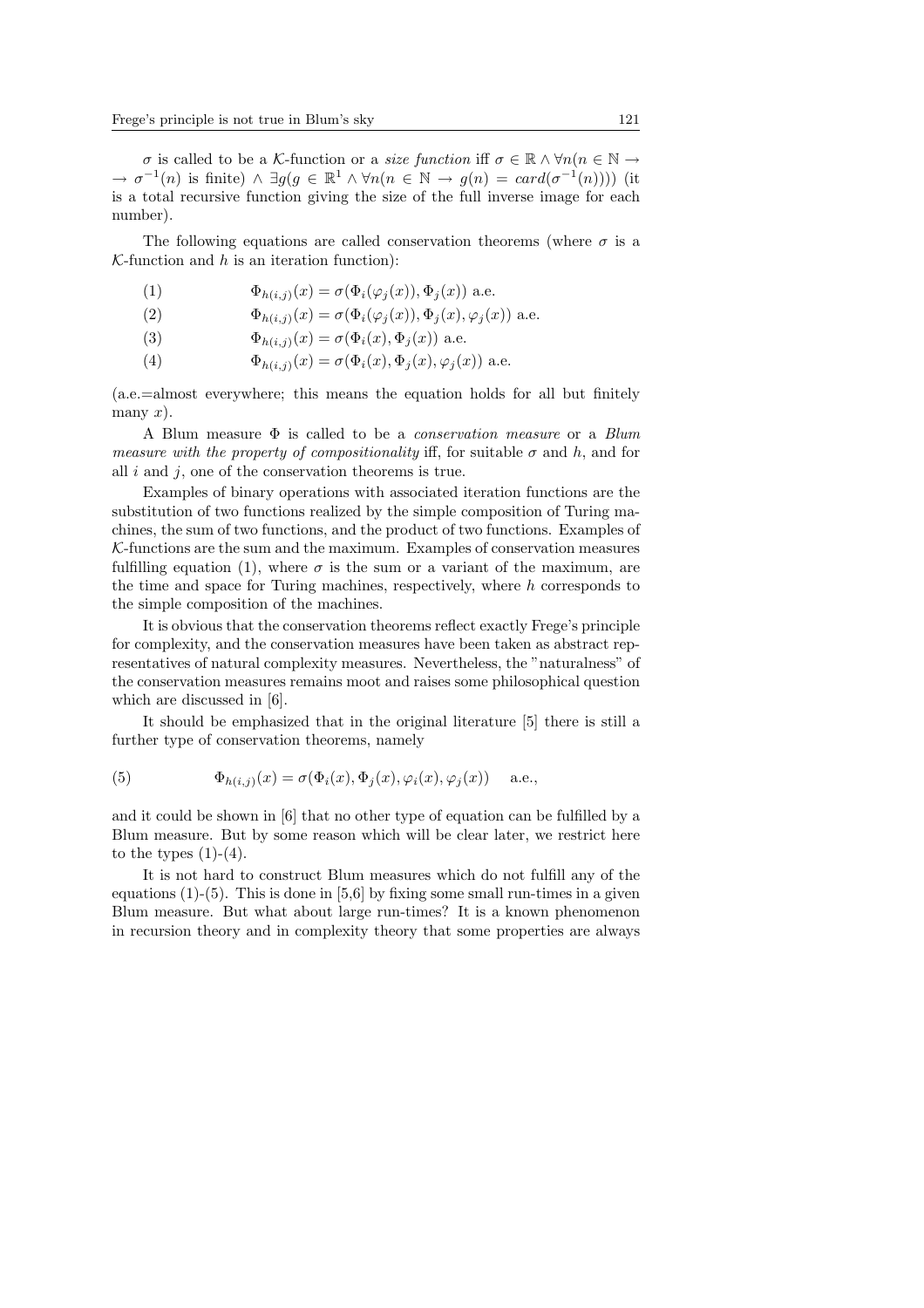true for sufficiently large functions, that means, for all functions greater than some recursive function  $f$ . A typical example is the following

**Theorem** (Hartmanis [2,3]). For an arbitrary Blum measure  $\Phi$  the complexity classes  $C_t^{\Phi}$  are recursively enumerable for sufficiently large bounding functions  $t \in \mathbb{R}^1$ , where  $C_t^{\Phi} =_{Df} \{ \varphi_i : \Phi_i(x) \le t(x) \text{ a.e.} \}.$ 

Thus in Blum's sky (that means, for sufficiently large functions) the recursive enumerability of all complexity classes is always true. We show that Frege's principle is not true in Blum's sky, that means, there are Blum measures Φ having arbitrarily large run-times for which no conservation theorem of any type (but  $(5)$ ) with any suitable operation P is true.

### 2. The result

We consider Blum measures fulfilling (or not) any of the conservation theorems (1)-(4) with arbitrary K-function  $\sigma$  and iteration function h to an operation  $P$ . The effective operation  $P$  should be a reasonable one in the following sense. If we combine very different functions  $f, f' \in \mathbb{R}$  with the same function  $g \in \mathbb{R}$  then it should be possible to get different results:  $P(f, g) \neq$  $\neq P(f', g)$ .

More precisely, we make the following definition.

**Definition.** An effective binar operation  $P$  on the partial recursive functions is useful iff there exists a total recursive function g such that for each infinite set  $F$  of total recursive functions which are pairwise different at infinitely many places, the set  $P(F, g)$  is infinite.

Formally:  $\exists g \forall F (g \in \mathbb{R}^1 \land F \subseteq \mathbb{R}^1 \land F$  infinite  $\land \forall f \forall f'(f, f' \in F \land f \neq f' \rightarrow$  $\rightarrow f(x) \neq f'(x)$  i.o.) $\rightarrow P(F, g)$  infinite).

Each reasonable operation - e.g. sum, product or substitution of two functions - has this property.

Now we formulate the main result.

**Theorem 1.** There exist Blum measures  $(\varphi, \Phi)$  having arbitrarily large run-times for which none of the conservation theorems  $(1)-(4)$  is true with any  $K$ -function  $\sigma$  and any iteration function h to any useful operation P.

**Proof.** We construct such a measure  $(\varphi, \Phi)$  starting from an arbitrary Blum measure  $(\varphi', \Phi')$  by definining for each i and x:

 $\varphi_{2i}(x) =_{Df} \varphi'_k(x), \ \varphi_{2i+1}(x) =_{Df} \varphi'_i(x) + i,$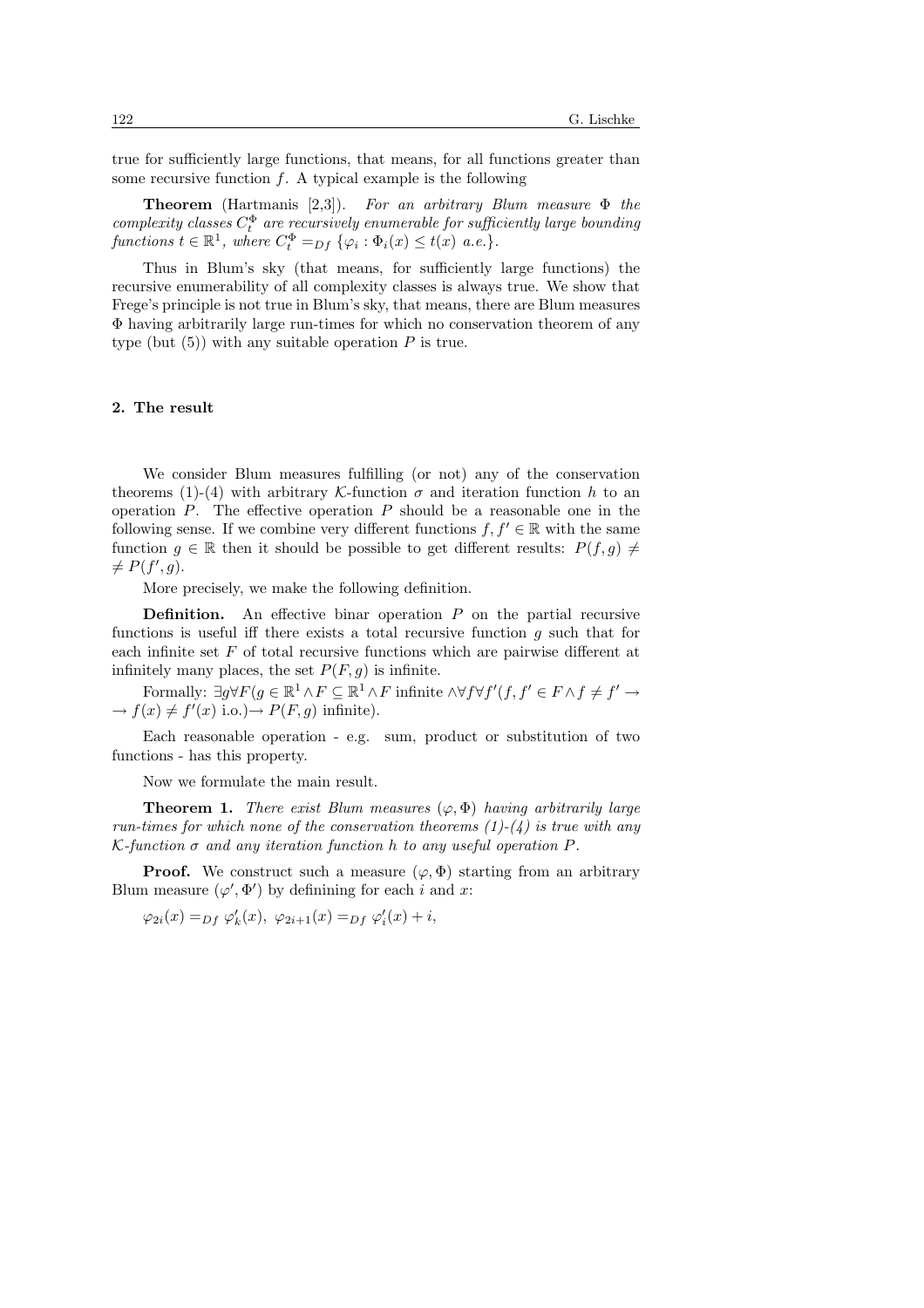$\Phi_{2i}(x) = \Phi_{2i+1}(x) =_{Df} c(\Phi_i'(x), i)$ , where c is a recursive 1-1 map from  $\mathbb{N} \times \mathbb{N}$  onto  $\mathbb{N}$  with the property  $c(m, n) \geq m$  for all  $m, n \in \mathbb{N}$  (for instance, a Cantor numbering).

It is easy to see that  $(\varphi, \Phi)$  is a Blum measure again. Assume, it fulfills one of the equations (1)-(4) above f for some sufficiently large function  $f \in \mathbb{R}^1$ , where h is the corresponding iteration function with the useful operation  $P$ belonging to it. Let  $j_0$  be a fixed index of such a function g existing by the definition of usefulness of P and such that  $\Phi_{j_0} \geq f$ . Let  $\psi$  be an arbitrary total recursive function. There exist infinitely many indices i of  $\psi$  in the Gödel numbering  $\varphi'$  such that  $\Phi'_i \geq f$  (the existence of all these i and of  $j_0$  is guaranteed by general properties of Blum measures and Gödel numberings, see e.g. [1,8], and Theorem 2 below). Therefore, we have infinitely many even numbers 2i such that  $\varphi_{2i} = \psi$  and  $\Phi_{2i} \geq f$ . Because of the conservation theorem we get for each of these i,  $\Phi_{h(2i,j_0)}(x) = \Phi_{h(2i+1,j_0)}(x)$  a.e., where  $\varphi_{h(2i,j_0)} =$  $= P(\varphi_{2i}, \varphi_{j_0}) = P(\psi, g)$  is a fixed function  $\eta$ , and because of the 1-1dependence of  $\Phi_n$  from the number  $\lfloor n/2 \rfloor$  we must have

$$
\varphi_{h(2i+1,j_0)} = P(\varphi'_i + i, g) = P(\psi + i, g) \in \{\eta', \eta' + l\}
$$

for some constant l and  $\eta' \in {\eta, \eta - m}$  for some constant m (depending of whether  $h(2i, j_0)$  is even or not). Thus we have an infinite set F of total recursive functions - namely the functions  $\psi + i$  - which are pairwise different at all places and  $P(F, q)$  is finite contradicting to the presumption of P.

Unfortunately, we have not been able to prove the following.

**Claim.** There exist Blum measures  $(\varphi, \Phi)$  having arbitrarily large runtimes for which none of the conservation theorems  $(1)-(5)$  is true with any  $K$ -function  $\sigma$  and any iteration function h to any useful operation P.

But comparing Frege's principle for complexity with the equations (1)-(5) we see that in a very strong sense only (1) and (3) meet the principle. Hence we can say with a clear conscience that Frege's principle is not true in Blum's sky.

Nevertheless, the following problems remain:

1. Prove the claim above.

2. Can one prove Theorem 1 (and the claim) with a weaker definition of the usefulness of the operation  $P$ ?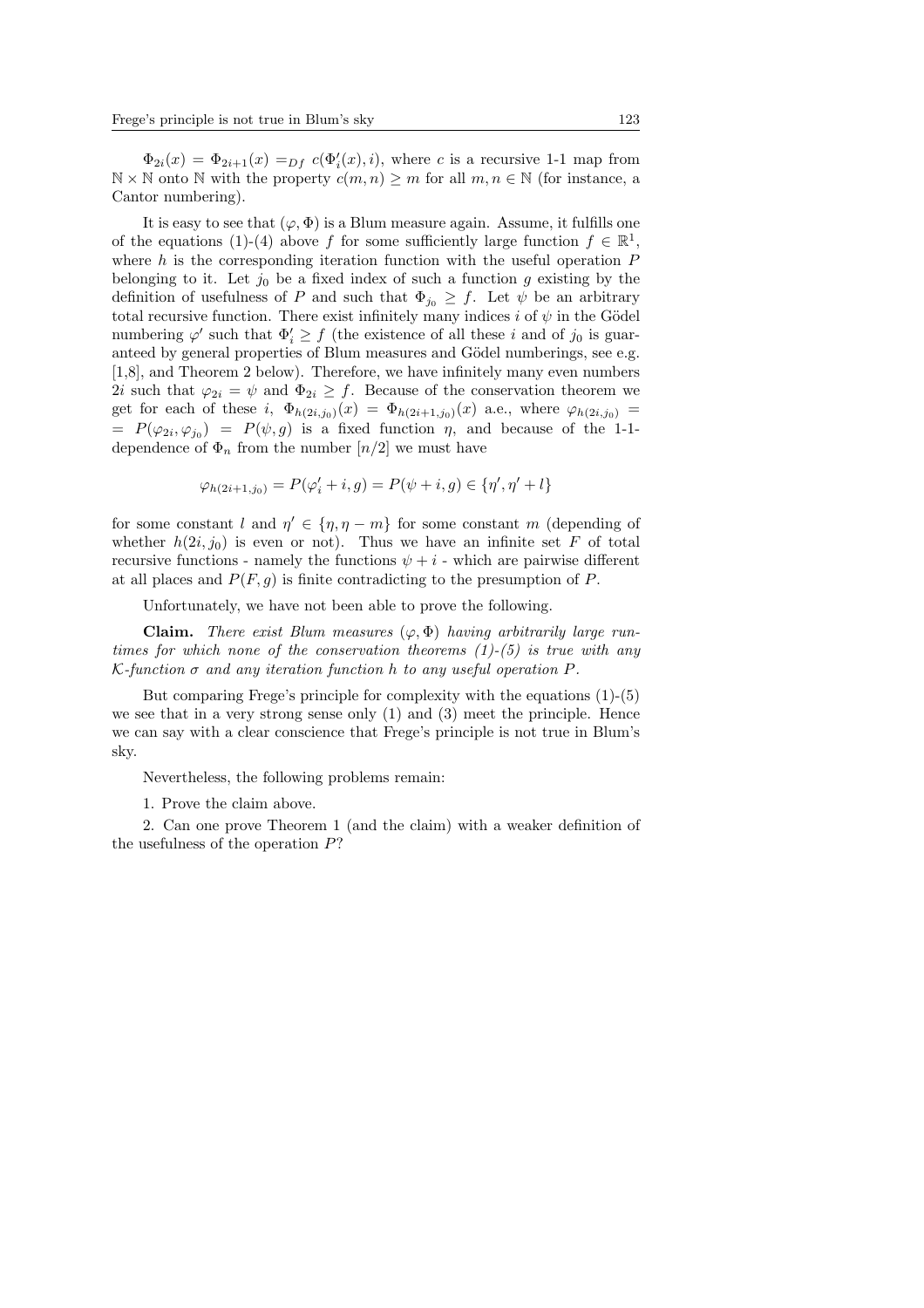# 3. Index sets and iteration functions

The following result is related to our problems and may be helpful to prove the claim. First, we agree on some notations.

For a set F of recursive functions,  $\Omega F$  denotes the set of all Gödel numbers of functions belonging to F, that is  $\Omega F =_{Df} \{i : \varphi_i \in F\}.$ 

Then for  $\psi \in \mathbb{R}^1 : \Omega \psi =_{Df} \Omega {\{\psi\}} = {i : \varphi_i = \psi\}.$ 

Using such index sets there is another property used in the literature as a candidate property for naturalness of complexity measures. It concerns the index sets of complexity classes defined above in the Theorem of Hartmanis.

**Definition** [4]. The Blum measure  $\Phi$  has the *conformity property* or conforms iff the index sets for any two non-trivial (i.e. non-empty) complexity classes are recursively isomorphic.

This property is also true in Blum's sky.

Theorem (Lewis [4]). Each Blum measure conforms for sufficiently large bounding functions.

Now let  $h$  be an iteration function with the corresponding effective operation P. We are interested in sets  $h(\Omega \psi, j_0) =_{Df} \{h(i, j_0) : i \in \Omega \psi\}$  for a fixed number  $j_0$  of some recursive function g, and even more for such sets where we restrict to numbers i of  $\psi$ , where  $\Phi_i \geq f$  for some  $f \in \mathbb{R}^1$ . Let us denote  $\Omega^f \psi =_{Df} \{i : \varphi_i = \psi \wedge \Phi_i \geq f\}.$ 

Of course, we have  $h(\Omega^f \psi, j_0) = \{h(i, j_0) : \varphi_i = \psi \wedge \Phi_i \geq f\} \subseteq \Omega P(\psi, g)$ . It is a simple consequence from the Theorem of Rice (see it in [7]) that the set  $\Omega P(\psi, g)$  is not decidable. Now we show that also the subset  $h(\Omega^f \psi, j_0)$  is not decidable (if g has the whole set  $\mathbb N$  as its range).

**Theorem 2.** Let h be an iteration function  $\Phi$  a Blum measure,  $f, g, \psi \in$  $\in \mathbb{R}^1$ , where g has the range  $\mathbb N$  and  $j_0 \in \Omega$ g. Then  $h(\Omega^f \psi, j_0)$  is not decidable.

Proof. Assume, the presumptions of the theorem are given. We use two central theorems for Gödel numberings, the s-m-n Theorem and the Recursion Theorem which are to find for instance in [7,8]. First, by the s-m-n-Theorem there exists a function  $\tau \in \mathbb{R}^2$  such that

$$
\varphi_{\tau(i,j)}(x) =
$$

$$
= \begin{cases} \psi(x) & \text{if } \varphi_j(x') = \psi(x') \text{ and } \Phi_i(x') \ge f(x') \text{ for all } x' \le x, \\ \text{not defined} & \text{if } \varphi_j(x') \neq \psi(x') \text{ for some } x' \le x, \\ \varphi_i(x) + 1 & \text{otherwise.} \end{cases}
$$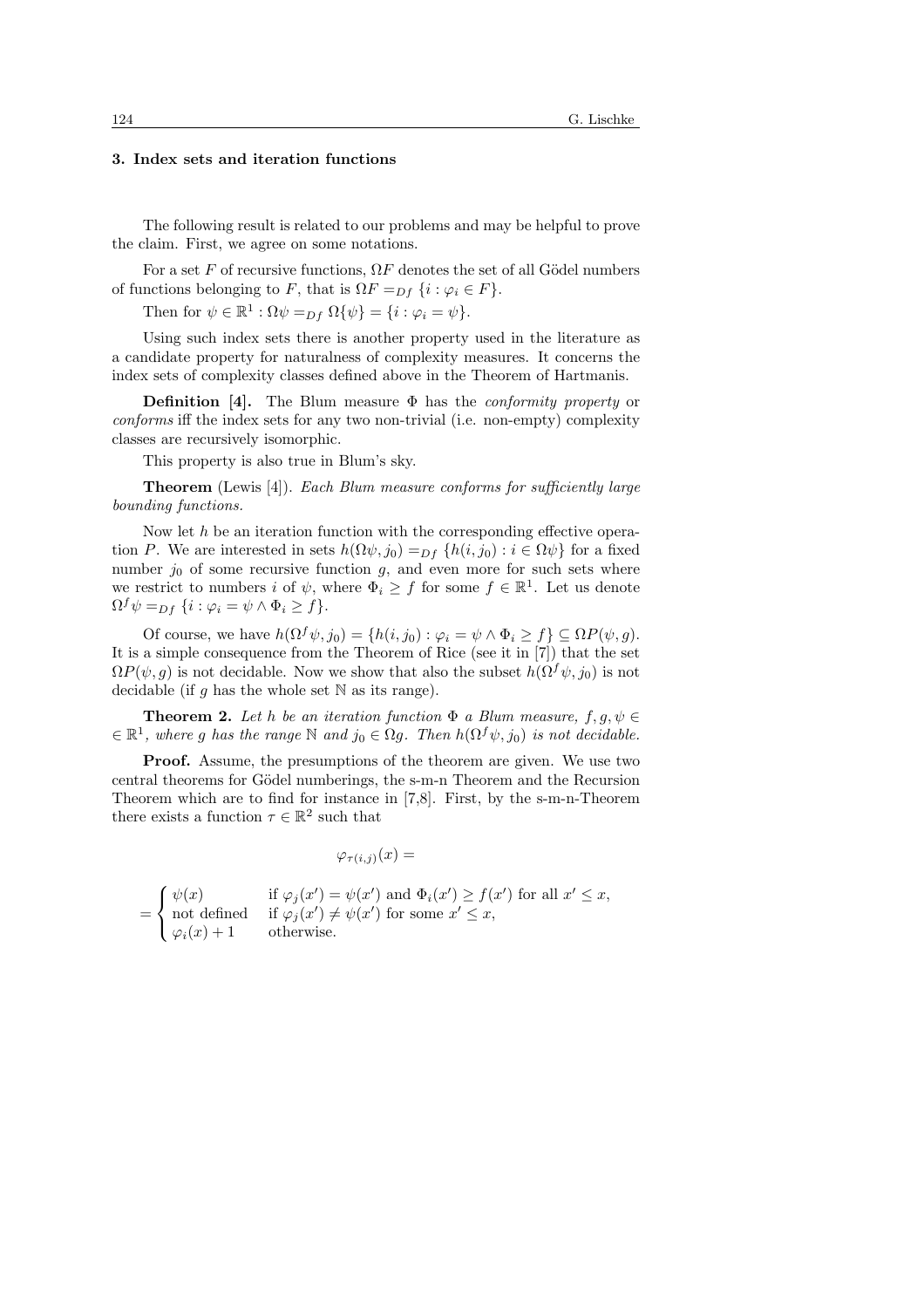By the Recursion Theorem there exists  $\sigma \in \mathbb{R}^1$  such that  $\varphi_{\tau(\sigma(i),i)} = \varphi_{\sigma(i)}$  for all  $i \in \mathbb{N}$ .

Claim (a).  $i \in \Omega \psi \leftrightarrow D_{\sigma(i)} = \mathbb{N} \leftrightarrow \sigma(i) \in \Omega^f \psi$ .

Claim (b). Let  $R_i$  denote the range of  $\varphi_i$ . If  $D_i = R_i = \mathbb{N}$  then  $D_i = \mathbb{N} \leftrightarrow$  $\leftrightarrow D_{h(i,j)} = \mathbb{N}.$ 

(b) is an immediate consequence from the definition of an iteration function.

For the proof of (a) see that

$$
\varphi_{\sigma(i)}(x) = \begin{cases} \psi(x) & \text{if } \varphi_i(x') = \psi(x') \land \Phi_{\sigma(i)}(x') \ge f(x') \text{ for all } x' \le x, \\ \text{not defined} & \text{if } \varphi_i(x') \neq \psi(x') \text{ for some } x' \le x, \\ \varphi_{\sigma(i)}(x) + 1 & \text{otherwise.} \end{cases}
$$

If  $\varphi_i = \psi$  then either  $\varphi_{\sigma(i)} = \psi$  and  $\Phi_{\sigma(i)} \geq f$  (which means,  $\sigma(i) \in \Omega^f$ and  $D_{\sigma(i)} = \mathbb{N}$  or  $\varphi_{\sigma(i)}(x) = \varphi_{\sigma(i)}(x) + 1$  and  $\Phi_{\sigma(i)}(x) < f(x)$  for some x. But the latter is not possible. If  $\varphi_i \neq \psi$  then  $\varphi_{\sigma(i)}(x)$  is not defined for some x, and therefore  $D_{\sigma(i)} \neq \mathbb{N}$  and  $\sigma(i) \notin \Omega^f \psi$ .

From (a) and (b) we get

$$
i \in \Omega \psi \leftrightarrow h(\sigma(i), j_0) \in h(\Omega^f \psi, j_0)
$$

because of  $D_{h(i,j_0)} = N$  for each  $j \in \Omega \psi$ .

If  $h(\Omega^f \psi, j_0)$  were decidable then also  $\Omega \psi$  should be decidable contradicting to the Theorem of Rice.

#### References

- [1] Blum M., A machine-independent theory of the complexity of recursive functions, Journal of the ACM, 14 (1967), 322-336.
- [2] Hartmanis J., On the problem of finding natural computational complexity measures, Proc. of Symposium and Summer School on Mathematical Foundations of Computer Science, High Tatras, September 1973, 95-103.
- [3] Hartmanis J. and Hopcroft J.E., An overview of the theory of computational complexity, Journal of the ACM, 18 (1971), 444-475.
- [4] Lewis F.D., The enumerability and invariance of complexity classes, J. Comput. System Sci., 5 (1971), 286-303.